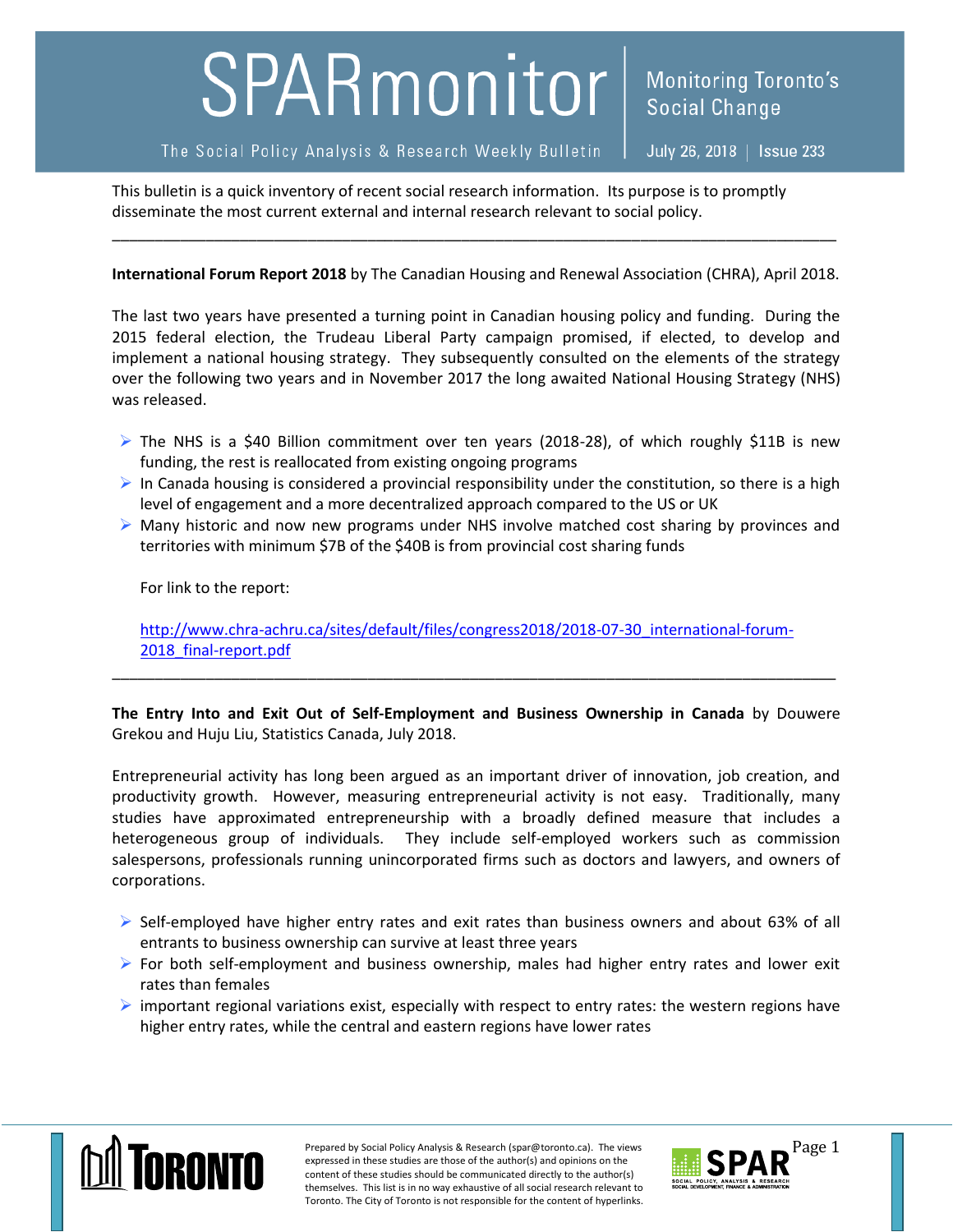For link to the report:

<https://www150.statcan.gc.ca/n1/en/pub/11f0019m/11f0019m2018407-eng.pdf?st=f3SuyZUl> \_\_\_\_\_\_\_\_\_\_\_\_\_\_\_\_\_\_\_\_\_\_\_\_\_\_\_\_\_\_\_\_\_\_\_\_\_\_\_\_\_\_\_\_\_\_\_\_\_\_\_\_\_\_\_\_\_\_\_\_\_\_\_\_\_\_\_\_\_\_\_\_\_\_\_\_\_\_\_\_\_\_\_\_\_

**Increasing the Minimum Wage in Ontario:** A Flawed Anti-Poverty Policy by Charles Lammam and Hugh MacIntyre, Fraser Institute, June 2018.

As part of its Poverty Reduction Strategy, former Premier Kathleen Wynne's government raised the minimum wage on January 1, 2018 from \$11.60 to \$14.00 per hour, a 20.7% increase overnight. Raising the minimum wage is not an efficient means of providing help targeted to families living in poverty. The inability to provide help targeted at the working poor, coupled with the associated negative unintended economic consequences, is why raising the minimum wage is not an effective way to alleviate poverty.

- $\triangleright$  In 2015, the latest year of available data, 90.8% of workers earning minimum wage in Ontario did not live in low income families
- In 2017, the year before Ontario was to increase the minimum wage, 59.2% of all minimum wage earners were under the age of 25 and the vast majority of them (86.3%) lived with a parent or other relative
- $\triangleright$  Moreover, 17.8% of all minimum wage earners had an employed spouse. Of these, 95.7% had spouses that were either self-employed or earning more than the minimum wage

For Link to the report:

<https://www.fraserinstitute.org/sites/default/files/increasing-the-minimum-wage-in-ontario.pdf> \_\_\_\_\_\_\_\_\_\_\_\_\_\_\_\_\_\_\_\_\_\_\_\_\_\_\_\_\_\_\_\_\_\_\_\_\_\_\_\_\_\_\_\_\_\_\_\_\_\_\_\_\_\_\_\_\_\_\_\_\_\_\_\_\_\_\_\_\_\_\_\_\_\_\_\_\_\_\_\_\_\_\_\_\_

**Firearms and Violent Crime in Canada,** 2016 by Adam Cotter, Canadian Centre for Justice Statistics, June 2018.

Violent Criminal Code offences accounted for about one in every five crimes that came to the attention of police in 2016; of these, a firearm was present in about 3% of incidents. In recent years, firearmrelated crime has been increasing—while most other types of crime have been on the decline. In 2016, there were about 7,100 victims of violent crime where a firearm was present.

- $\triangleright$  This has resulted In a rate of 25 victims of firearm-related violent crime for every 100,000 Canadians, a rate 33% higher than that reported in 2013 (19 per 100,000)
- $\triangleright$  Overall, four in five (78%) police-reported violent crimes did not involve any type of weapon
- In 2016, there were approximately 7,100 victims of violent crime where a firearm was present
- $\triangleright$  Over the same time, the rate of overall police-reported violent crime declined by 4%

For link to the bulletin:

<https://www150.statcan.gc.ca/n1/en/pub/85-005-x/2018001/article/54980-eng.pdf?st=SNP4ybN1>

**\_\_\_\_\_\_\_\_\_\_\_\_\_\_\_\_\_\_\_\_\_\_\_\_\_\_\_\_\_\_\_\_\_\_\_\_\_\_\_\_\_\_\_\_\_\_\_\_\_\_\_\_\_\_\_\_\_\_\_\_\_\_\_\_\_\_\_\_\_\_\_\_\_\_\_\_\_\_\_\_\_\_\_\_\_**